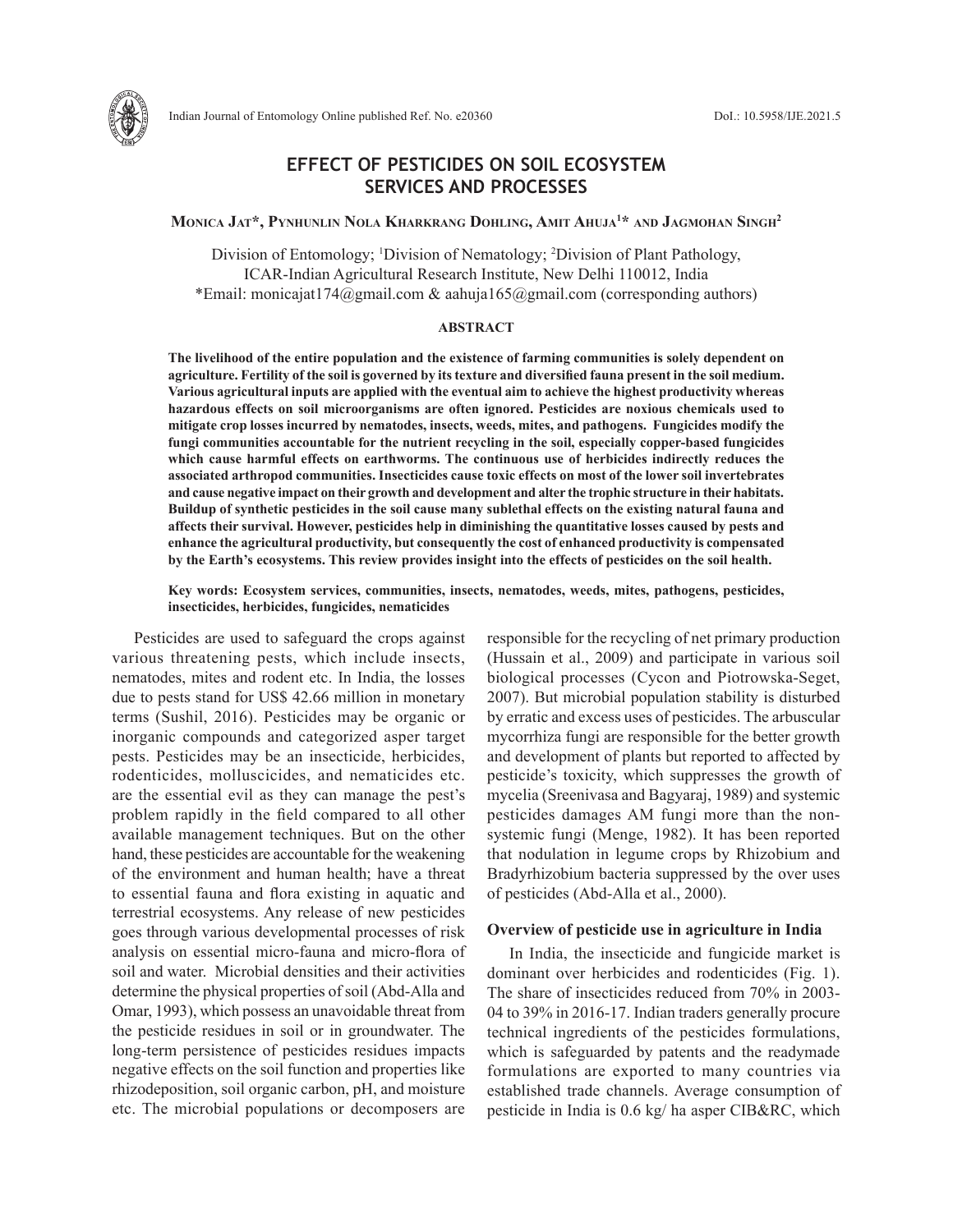

is very low in comparison to developed countries. In the category of pesticides, insecticides shares are highest among all pesticides. The overall uses of pesticides reported highest in Maharashtra, followed by Madhya Pradesh, Punjab and Haryana. Consumption of pesticides is highest in Punjab which is reported to be approximately 0.74 kg/ ha (Fig. 2).



#### **Ecosystem services and disservices to agriculture**

The physiochemical properties of the soil are govern by the farming practices adopted by the farmers during crop cultivation. Many live organisms render their services to improve soil structure and texture. The earthworm enhances the soil structure through soil burrows which creates the pores and by producing casts and increase fertility through partial digestion (Edwards, 2004). Even many insects render their ecoservices by facilitating pollination, by decomposition of waste material, and recycling of nutrition etc. (Losey and Vaughan, 2006). The genetic diversity also plays an important role in rendering raw material for natural selection, which helps in evolutionary adaptations (Hawtin, 2000). The indiscriminate and erratic use of synthetic pesticides is responsible for pest outbreaks, resurgence, sudden enhancement in fecundity, and resistance in pest population against pesticides (Thomas, 1999). The ecosystem service and dis-services are depicted in Fig. 3.

#### **The fate of pesticides in the environment**

In the environment, the assessment and evaluation of fate of pesticides are essential to determine, as they play an important role in suppressing pest population, simultaneously cause harm to the beneficial microbial population and intoxicate the aquatic and terrestrial resources (Aktar et al.*,* 2009).An ideal pesticide should only be lethal to the target pest, easily biodegradable by the microbes, and should exhibit negligible leaching in the geosphere, but this seems impossible in maximum cases. The fate of pesticides is governed by number of factors such as absorption and uptake by plants, soil adsorption, soil leaching, water runoff, volatilization and wind drift (Aktar et al.*,* 2009). The chance of pesticide movement to off-site is dependent on the formulations, dose rates, chemical properties, modes of application, soil properties, frequency of rainfall or irrigation, and depth to groundwater etc. (Chakrabarti et al.*,* 2006; Aldrich, 2011). The mechanism of retaining pesticides on the soil particle surfaces is adsorption, dependent on the chemical properties of pesticide and soil particulate matters (Aktar et al.*,* 2009). Anionic and neutral pesticides are mostly mobile in soils whereas cationic pesticides exhibit strong adhesion to soil particles (Aldrich, 2011).

#### **Factors affecting toxicity**

The application dosage is the most important factor which determines the pesticide's residue in the environment. Lower dosages of pesticides are mostly non-toxic or cause slighter negative effects on the microbial fauna in soil but as the application dosage increase, concentration of residues and the toxicity level also increases. Wang et al. (2008) reported that the excessive use of pesticides such as methamidophos adversely affected the microbial mass and composition, genetic diversity and also the catabolic activities those were estimated by several culturing technique as phospholipid derived fatty acid (PLFA), communitylevel catabolic profiles (CLCP), amplified ribosomal DNA restriction analysis (ARDRA). The herbicides like glyphosate reduce the population of actinomycetes in humus soil (chernozem), but in wetland soil (gleysol), it enhances their population (Sumalan et al., 2010). The toxicity of pesticides is also impacted by other factors includes various kinds of application methodology like pre-seed or repetitive treatments or by addition of organic manures and on the specific age of the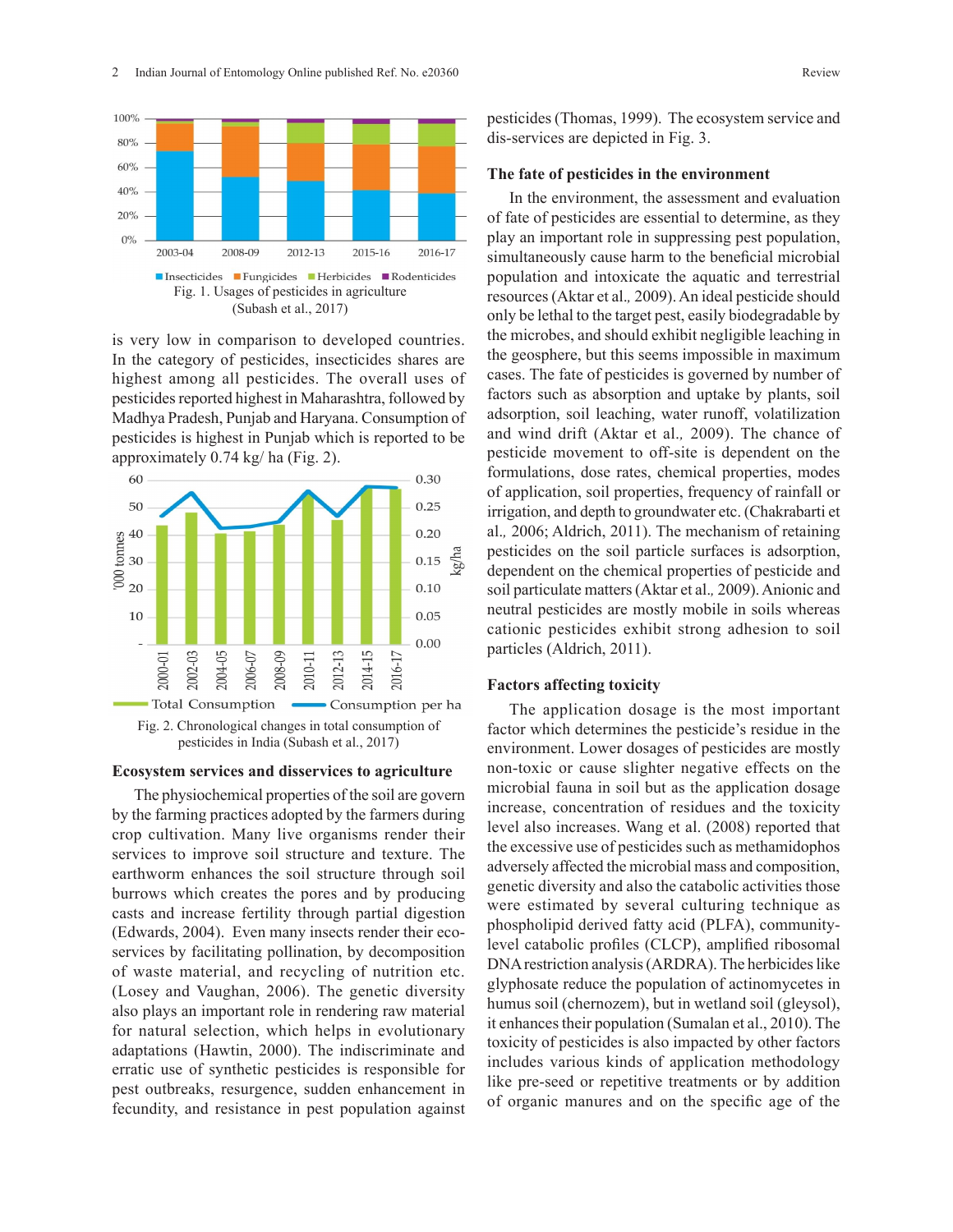

Fig. 3. Ecosystem services and dis-services to agriculture (Zhang et al., 2007)

crop plant (Kalyanasundaram and Kavitha, 2012). It has been reported that the functional biodiversity of bacteria in the soil is reduced by the pre and after seed treatments.

### **Factors affecting the water pollution**

The rate and magnitude of pesticide flow is influenced by both pesticide properties as well as soil properties. The mobility of hydrophobic pesticides and hazard of their discharge into groundwater is addressed by the weak force between pesticide particles and the soil matrix (Wauchope et al., 2001). The hydrogeological conditions of the soil, land use pattern, type of pollutants are responsible for groundwater pollution (Woof et al., 1999). Groundwater vulnerability is a term used to represent the natural ground characteristics with which groundwater may be contaminated by human activities. (US EPA) United States Environment Protection Agency and (NRC) National Research Council (1993) used an idea of groundwater susceptibility along with aquifer sensitivity which does not include characteristics of pesticides and land use or field practices and US EPA developed a DRASTIC system for evaluation of groundwater pollution potential (Aller et al.*,* 1987).

### **Effect on soil ecosystem services**

Pesticides manipulate the nodulation and biological nitrogen fixation in legumes by affecting the infection of nodular bacteria in root fibers of the plant. Herbicide affects the nodulation by adverse effects on rhizobia and plant growth (Zawoznik and tomaro, 2005). Soil profiles possess mobile enzymes and static extracellular enzymes which are an indicator of biological stability, fertility and quality and change in biological status due to pollution (Mayanglambam et al., 2005). Nitrogenase is an enzyme required by the organisms to fix atmospheric nitrogen. Dehydrogenase enzymes occur inside the living microbial cells which are responsible for microbial respiratory processes. The breakdown and alteration of organic matter is carried out by various enzymes as β- Glucosidase, cellulase, and invertase. The urea is hydrolysed into  $CO_2$  and  $NH_3$ , a key component of N- cycle is catalyzed by urease enzymes. In Table 1 and 2, a brief summary of effects of various pesticides on biochemical reactions and soil enzymes is listed, respectively.

# **Microbes**

Soil organisms mainly consist of soil microbes like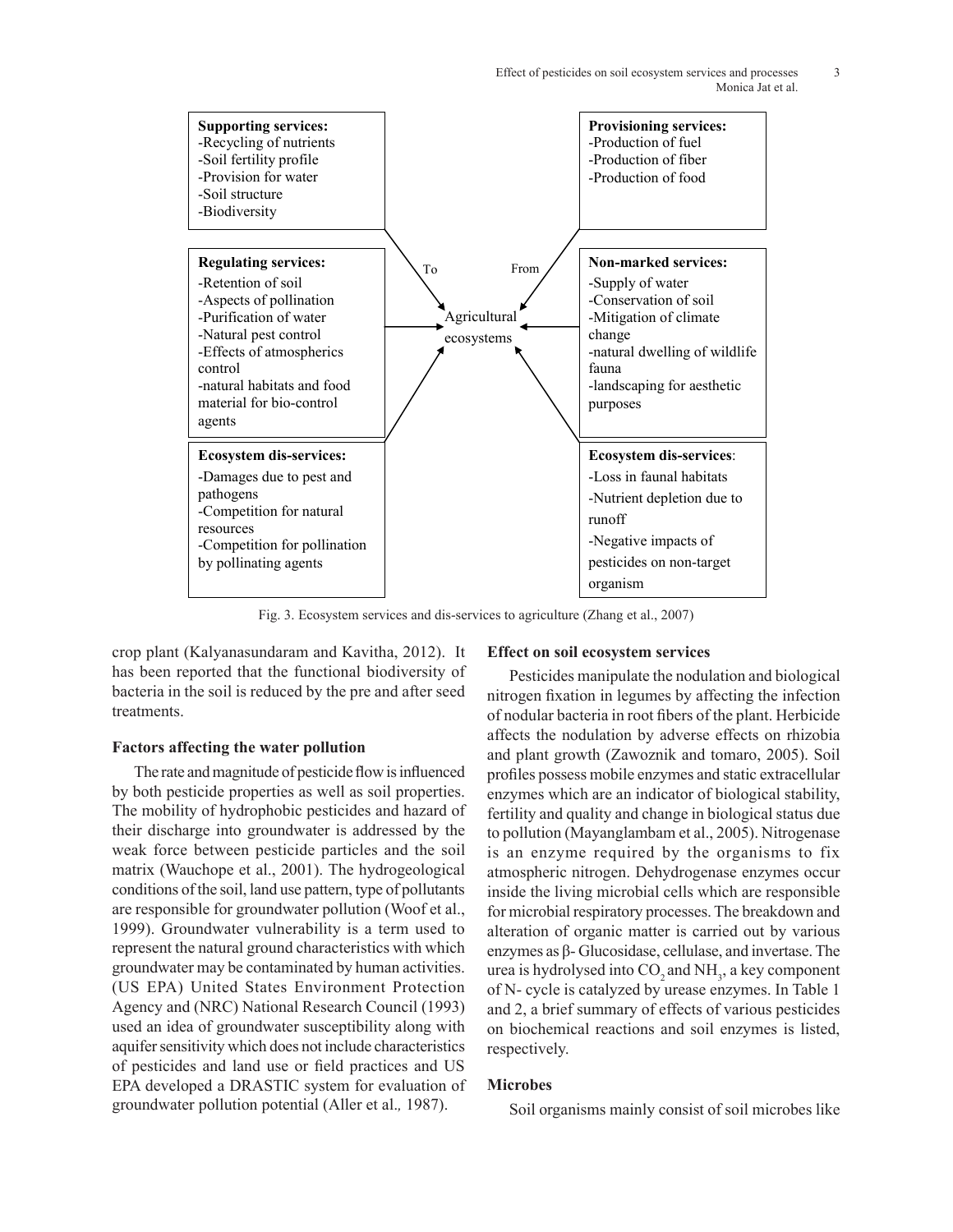| Pesticide                 | Biochemical reaction        | Comments                                  | References                          |
|---------------------------|-----------------------------|-------------------------------------------|-------------------------------------|
| BHC, fenvelerate          | C-mineralization            | Increased                                 | (Murthy et al., 1991)               |
| Dithiocarbamate           | Nitrification               | Fungicides inhibited ammonium             | (Hanson et al., 1991)               |
|                           |                             | oxidation                                 |                                     |
| Chlorinated hydrocarbons  | Methanogenesis              | Inhibited                                 | (Krumback and Conrad, 1991)         |
| Fenpropimorph             | Denitrification             | Inhibited                                 | (Svensson and Leonardsson,<br>1992) |
| Fungicides                | Nitrification               | Inhibited nitrification of urea           | (Martens and Bremner, 1993)         |
| Cyfluthrin, imidacloprid  | Nitrification, S-oxidation, | Stimuated S- oxidation and inhibited      | (Tu, 1995)                          |
|                           | denitrification             | nitrification and denitrification         |                                     |
| Dinoterb                  | N-mineralization            | Enhanced                                  | (Engelen et al., 1998)              |
| Terbutryn, simazine,      | N-fixation                  | Decrease N content and nodulation         | (Singh and Wright, 1999)            |
| premteryn, benzoate       |                             |                                           |                                     |
| <b>Butaclor</b>           | N-fixation                  | Initially Increased and later decrease    | (Min et al., 2001)                  |
| Bensulfuron methyl        | N-mineralization            | Decreased                                 | (El- Ghamry et al., 2001)           |
| Captan, Benomyl,          | N- mineralization           | Increased                                 | (Chen and Edwards, 2001)            |
| Chlorothalonil, anilazine |                             |                                           |                                     |
| DDT, 2-4 D, 2-4 T         | N-fixation                  | Inhibited nodulation                      | (Fox et al., 2001)                  |
| Metalaxyl, Mefonoxam      | Ammonification,             | Increased                                 | (Monkiedje et al., 2002)            |
|                           | Nitrification               |                                           |                                     |
| Mancozeb, prosulfuron,    | Nitrification               | Inhibited                                 | (Arora et al., 2003)                |
| chlorothalonil            |                             |                                           |                                     |
| Chlorpyrifos, Quinalphos  | Ammonification              | Inhibited                                 | (Menon et al., 2004)                |
| Carbendazim, Thiram,      | N-fixation                  | Inhibit nodulation                        | (Niewiadomska, 2004)                |
| Imazethpyr                |                             |                                           |                                     |
| Pentachlorophenol         | Nitrfication                | Reduced                                   | (Colores and Schmidt, 2005)         |
| Acetamiprid               | Respiration                 | Reduced                                   | (Yao et al., 2006)                  |
| Glyphosate, Imidacloprid  | N-fixation                  | Toxic to <i>Bradyrhizobiumsp</i> . strain | (Ahemad and Khan, 2011)             |
| and hexaconazole          |                             | MRM <sub>6</sub>                          |                                     |
| Fenamiphos                | Nitrificiation              | Inhibited                                 | (Caceres et al., 2014)              |

Table 1. Effects of various pesticides on biochemical reactions in soil

bacteria and fungi, protozoa, nematodes, earthworms and mites etc. Soil organisms have a great influence on nutrient availability by governing number of factors such as mineralization, nutrient immobilization, carbon content in soil, crop residues decomposition and bioturbation. The microfauna has a greater group of enzymes that plays important role in the chemical disintegration of organic matter (Paul and Clark, 1996). Soil microbial biomass which majorly comprises of soil inhibiting bacteria and fungi those are responsible for mineralization and immobilization of soil nutrients. Soil microbial biomass is considered as the source of crucial primary nutrients  $(C, N, P, S)$  those are released through their grazing activities of soil fauna. Most prominent method to measure the outcome of pesticides on the soil organism is to determine the change in biological activities i.e. by soil respiration, enzymatic activity or microbial biomass. Effects of various pesticides on the functioning of soil microbial fauna are listed in Table 3.

# **Collembola**

Collembolans are free-living organisms, present in

all ecosystem mostly prefer humid conditions. They are responsible for the fragmentation of organic matter and indirectly involved in the decomposition of O.M. Usually, they prefer to consume fungal hyphae and spores, but sometimes also bacteria or plant material. In the terrestrial ecosystem, three invertebrate species are well-known for ecotoxicological assays are *Eisenia fetida* (Lumbricidae), *Folsomia candida* (Collembola), and *Enchytraeus albidus* (Enchytraeidae), as all species has a short life cycle as well as parthenogenetic reproduction. All these qualities make it appropriate for assays (Jansch et al., 2006). Collembolans has less contribution in soil respiration processes and biomass (Coleman et al., 2004) but affecting disintegration of O.M and nutrient cycling and has major influence on microbial ecology and soil fertility (Culik and Zeppelini, 2003). Alves et al. (2014) investigated the effects of seed dressing pesticides on survival and reproduction of *Folsomia candida*, by ecotoxicological tests. Five seed dressing pesticides as imidacloprid, fipronil, thiamethoxam, captan and carboxin+ thiram. Imidacloprid and fipronil were lethal even at lower concentrations which prove as the most toxic pesticides,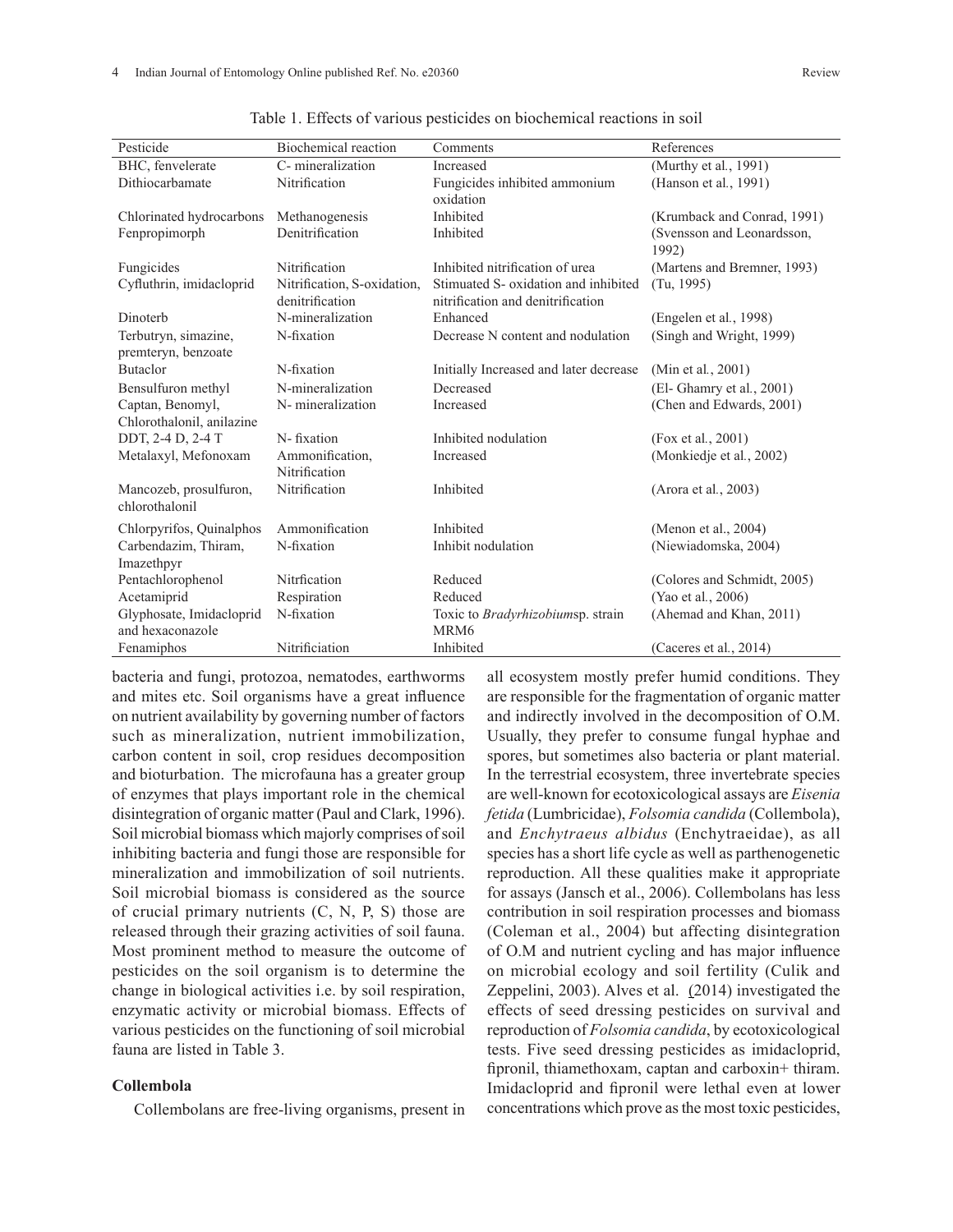| Pesticide                                     | Soil enzymes                                                                               | Comments                                                                                                     | References                  |
|-----------------------------------------------|--------------------------------------------------------------------------------------------|--------------------------------------------------------------------------------------------------------------|-----------------------------|
| Captam, thiram                                | Nitrogenase                                                                                | Activity of Azospirillum brasilense                                                                          | Gallori et al., 1991        |
|                                               |                                                                                            | was inhibited                                                                                                |                             |
| Fenvalerate, cuprosan                         | Nitrogenase                                                                                | Inhibited                                                                                                    | Omar and Abd-alla, 1992     |
| Profenophos                                   | Nitrate reductase                                                                          | Inhibited                                                                                                    | Abdel-Malik et al., 1994    |
| Captan                                        | Nitrogenase                                                                                | Inhibited                                                                                                    | Di Ciocco and Caceres, 1997 |
| Terbutryn, simazine, prometryn                | Nitrogenase                                                                                | Reduced                                                                                                      | Singh and Wright, 1999      |
| Glyphosate                                    | Dehydrogenase                                                                              | At first inhibited but afterwards<br>restored                                                                | Andrea et al., 2000         |
| Brominal, selecron                            | Cellulase                                                                                  | Inhibited                                                                                                    | Omar and Abdel-Sater, 2001  |
| Oxafun, Funaben, Baytan                       | Nitrogenase                                                                                | Higher dose reduced the activity                                                                             | Durska, 2004                |
| Carbendazim, imazetapyr, thiram               | Nitrogenase                                                                                | Reduced                                                                                                      | Niewiadomska, 2004          |
| Isoproturon                                   | Dehydrogenase                                                                              | Decrease                                                                                                     | Nowak et al., 2004          |
| Isoproturon                                   | Urease                                                                                     | Increase                                                                                                     | Nowak et al., 2004          |
| Metalaxyl                                     | Urease,<br>Phophatase                                                                      | Decrease and first increase and then<br>decreased respectively                                               | Sukul, 2006                 |
| Methabenzthiazuron, terbutryn                 | Nitrogenase                                                                                | Adversely affect enzymatic activity<br>and reduce nodule number.                                             | Khan et al., 2006           |
| Atrazine, northrin                            | Dehydrogenase                                                                              | At low concentration, activity<br>stimulated while at higher<br>concentration it reduces                     | Nweke et al., 2007          |
| Azoxystrobin, tebuconazole,<br>chlorothalonil | Dehydrogenase                                                                              | In the low OM soil, activity reduces<br>but not in high OM soil                                              | Bending et al., 2007        |
| Validamycin                                   | Phosphatase and<br>urease                                                                  | Validamycin affect soil enzyme but<br>recovered soon                                                         | Qian et al., 2007           |
| Fenamiphos                                    | Dehydrogenase<br>and urease                                                                | Not toxic                                                                                                    | Caceres et al., 2009        |
| Endosulfan                                    | Dehyrogenase                                                                               | Increased                                                                                                    | Kalyani et al., 2010        |
| Diuron                                        | Urease                                                                                     | No effect                                                                                                    | Romereo et al., 2010        |
| Propiconazole                                 | Cellulase                                                                                  | Reduced from 5-40%                                                                                           | Ramudu et al., 2011         |
| Thiamethoxam                                  | Dehydrogenase,<br>urease and<br>phosphatase                                                | Inhibitory effect on dehydrogenase and<br>phosphatase                                                        | Jyot et al., 2015           |
| Azoxystrobin                                  | Urease.<br>dehydrogenases,<br>acid phosphatase,<br>catalase and<br>alkaline<br>phosphatase | Dehydrogenases-resistant while<br>alkaline phosphatase recovered in the<br>soil, rest show inhibitory effect | Bacmaga et al., 2015        |
| Dimethomorph                                  | Dehydrogenases,<br>urease, invertase<br>and acid<br>phosphatase                            | Urease-no effect<br>Dehyrogenase-Inhibited<br>Invertase-stimulated<br>Acid phosphatase- no effect            | Wang et al., 2016           |

|  | Table 2. Effects of pesticides on soil enzymes |  |
|--|------------------------------------------------|--|
|  |                                                |  |

reducing significantly the collembolan reproduction. Frampton and Brink (2007) studied direct and indirect effects of carbamate, synthetic pyrethroid and organophosphate insecticides on collembola and macroarthropods community, suggested that cypermethrin induced the abundance of collembolan, represent a classical resurgence while primicarb does not affect collembolans.

# **Mycorrhiza**

Mycorrhiza exihibit symbiotic association between

a green plant and a fungus. The plant produces sugar by photosynthesis and supplies it to fungi, and in support fungi supply plant water, nutrients as phosphorus from soil. Many experiments revealed that legumes inoculated with both rhizobium and arbuscular mycorrhiza (AM) has an additive effect on plant growth rather than inoculated individually (Vejsadova et al., 1989). It is responsible for increase in P uptake and nitrogen fixation which provides a supplementary benefit towards the synergistic relationship (Brown and Bethlenfalvay, 1987). Abd-alla et al. (2000) has studied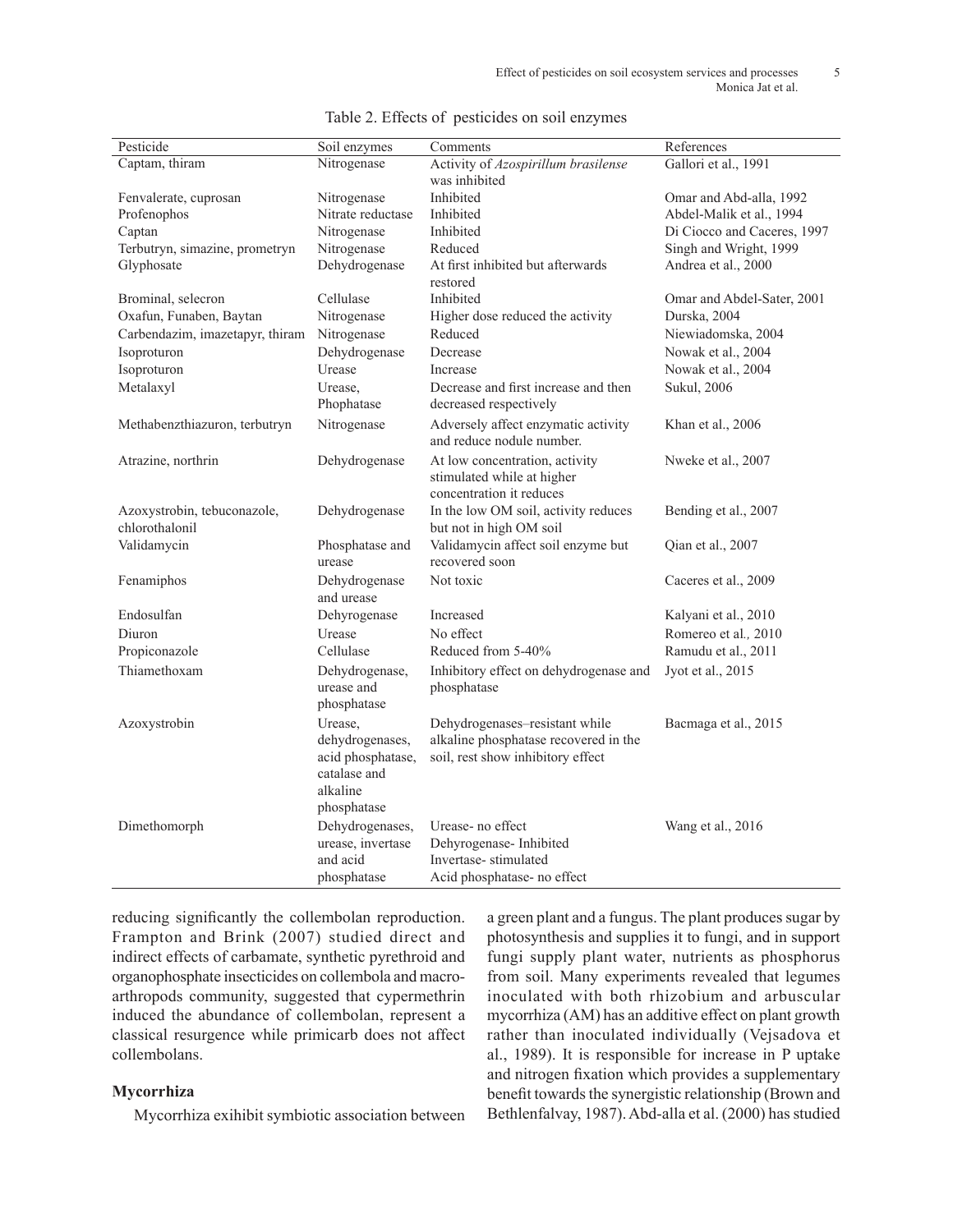| Pesticides                                                                                | Comments                                                                                                                                        | References                               |
|-------------------------------------------------------------------------------------------|-------------------------------------------------------------------------------------------------------------------------------------------------|------------------------------------------|
| Captan                                                                                    | Fungal hypae length and density, reduction in microbial C and N                                                                                 | Hu et al., 1995                          |
| Copper                                                                                    | Soil microbial biomass reduced                                                                                                                  | Belotti, 1998                            |
| <b>DDT</b>                                                                                | Have adverse effect on bacteria and algal biomass and may not<br>have any impact on fungal count                                                | Meghraj et al., 2000                     |
| Captan, chlorothalonil                                                                    | Suppression of microbial respiration                                                                                                            | Chen et al., 2001                        |
| Copper                                                                                    | Metabolic quotient was increased which indicates microbial<br>stress. Ratio of microbial biomass to organic carbon was<br>significantly reduced | Merrington et al., 2002                  |
| Metalaxyl, Mefenoxam                                                                      | Bacteria numbers increased with high doses, but toxic towards N<br>fixers                                                                       | Monkiedje et al., 2002                   |
| Glyphosate                                                                                | Significant reduction in bacteria and fungi population, but<br>increase in actinomycetes. Microbial activity enhanced by 9–19%                  | Araujo et al., 2003                      |
| DDT, arsenic contamination                                                                | Significant reduction in the bacterial and fungal count, and<br>biomass carbon was observed                                                     | Edvantro et al., 2003                    |
| Atrazine, metolachlor                                                                     | Change in the community structure of actinomycetes and bacteria                                                                                 | Seghers et al., 2003                     |
| Arsenic                                                                                   | Decline in the microbial biomass, dehydrogenase activity and soil<br>respiration                                                                | Ghosh et al., 2004                       |
| Pendimethalin                                                                             | Decline in the population of nematodes and plant rhizobium in<br>the soil                                                                       | Strandberg and Scott-<br>Fordsmand, 2004 |
| Chlorpyrifos, dimethoate                                                                  | Chlorpyrifoshas, has the more lethal effect towards collembolan<br>density                                                                      | Endlweber et al., 2005                   |
| Chlorothalonil, azoxystrobin                                                              | Chlorothalonil and azoxystrobinwere found toxic to the<br>Fusariumoxysporum strain CS-20(biocontrol agent)                                      | Fravel et al., 2005                      |
| Atrazine and metolachlor                                                                  | Reduction in the microbial counts                                                                                                               | Ayansina and Oso, 2006                   |
| Diazinon, linuron and<br>mancozeb+ dimethomorph                                           | CFU (colony forming unit) of bacteria and fungi decreased                                                                                       | Cycon and Seget, 2007                    |
| Carbofuran, butachlor, diuron,<br>Chlorotoluron, glyphosate,<br>methamidophos, fenamiphos | Carbofuran, glyphosate, methamidophos stimulate while<br>butachlor and femaiphos were detrimental to microbial growth                           | Lo, 2010                                 |

Detrimental effect on metabolic proceses of soil microorganism Filimon et al., 2015

Table 3. Effects of various pesticides on soil microbial fauna

the effects of various pesticides like Afugan, Brominal, Gramoxone, Selecron and Sumi Oil on development, nodulation and root colonization of the cowpea (*Vigna sinensis* L.), common bean (*Phaseolus vulgaris* L.) and Lupin (*Lupinus albus* L.) by AM. Application of pesticides restricts the growth of all the legumes but vary with the pesticide and plant species. Growth of the some legumes crops is harmfully exaggerated by indiscriminate and erratic use of pesticides but the extent of the effect modifies with type of plant species and class of pesticides used. In cowpea, after 20 (DAP) days of planting, nodule formation was significantly inhibited and recovered at 40 and 60 days after planting. In all legumes except cowpea, AM root colonization and spores are inhibited, but spore formation was increased in pesticide treated cowpea after 60 DAP.

# **Earthworms**

Cypermethrin and thiomethoxam

Earthworms are considered as soil engineers as they are usually present in soil, consume organic matter like plant matter and microfauna. Earthworms are classified in to 3 main ecophysological categories, epigenic, endogenic end anecic. Epigenic earthworms e.g. *Eisenia fetida,* are the non burrowing types and live in the soil litter boundary and consume disintegrated O.M. Endogenic earthworms dwells in the subsoil and makes flat burrows in 10-30 cm of soil, while Anecic earthworms e.g. *Lumbricus terrestris* construct vertical burrows in search of food. Their population depends on soil physiochemical properties such as temperature, pH, salts and moisture. Mostly species are present in neutral to slightly acidic soils. If the soil is more acidic, earthworm would go in to diapause stage easily. Soil acidity is increased by the use of nitrogenous fertilizers, which prove lethal to worms. The effects of various pesticides on biology of earthworm are listed in Table 4.

#### **CONCLUSIONS**

Agriculture is the mean to serve the mankind by providing food and generate employment and the top soil is the just the medium to sustain the agriculture. The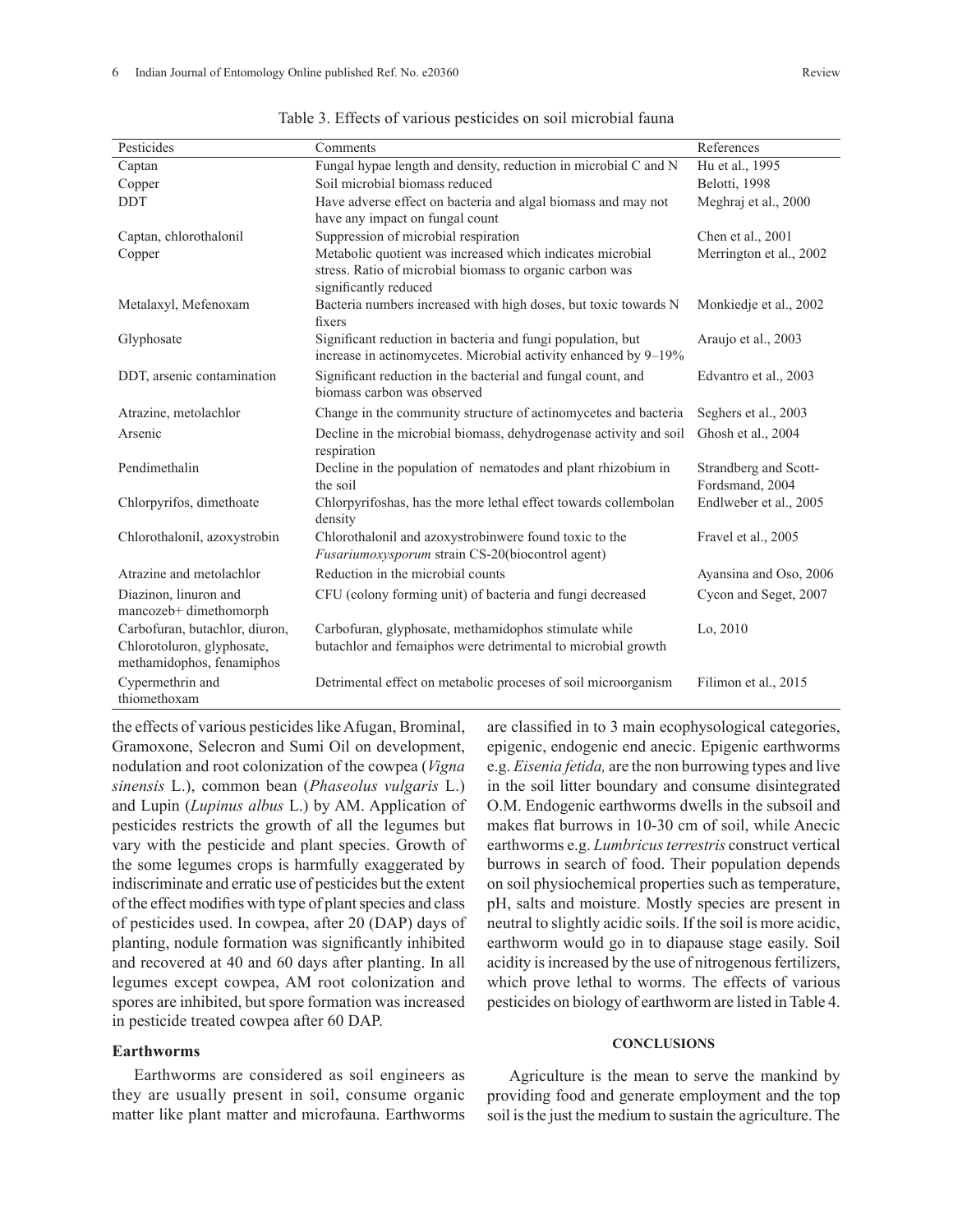| Organisms                                           | Comments                                                                                                                                                                          | References                |
|-----------------------------------------------------|-----------------------------------------------------------------------------------------------------------------------------------------------------------------------------------|---------------------------|
| Eisenia fetida                                      | Isoproturon affects earthworm at very high concentration                                                                                                                          | Mosleh et al., 2003       |
| Drawida willsi                                      | Butachlor is reported as lethal to earthworm <i>Drawida willsi</i> by have<br>harmful effect on growth and development, sexual maturity and<br>cocoon formation                   | Panda and Sahu, 2004      |
| <i>Earthworm</i> sp.                                | Growth rate and borrowing activity of earthworms is reduced with<br>copper which leads to increase in soil bulk densities                                                         | Eijsackers et al., 2005   |
| Eisenia fetida                                      | Malathion decreased the spermatic viability in spermatheca and<br>modifying the DNA structure of spermatogonia                                                                    | Navarro and Obregon, 2005 |
| Apporectodea nocturna<br>and Allolobophora lcterica | Imidacloprid, reduced burrowing activity in both earthworm species                                                                                                                | Capoweiz and Berard, 2006 |
| Eisenia andrei                                      | Malathion + primiphos methyl show antagonistic effect against<br>Eisenia andrei                                                                                                   | Stepic et al., 2013       |
| Eisenia fetida                                      | Imidacloprid has a harmful effect on E. fetida as it affects the<br>antioxidant defense and digestive system                                                                      | Zhang et al., 2014        |
| Eisenia fetida                                      | The toxicity of 5 pesticides (trichlorfon, dimethoate, carbendazim,<br>tebuconazole and prochloraz) was evaluated on different lethal and<br>sublethal end ponts of the earthworm | Rico et al., 2016         |
| Eisenia fetida                                      | The herbicide tribenuron-methyl and fungicide tebuconazole have<br>exhibited antagonistic effects on soil earthworm Eisenia fetida                                                | Chen et al., 2018         |

topsoil needs utmost care as the quality and fertility of the soil determines the yield of crop. By adaptation of modern days tactics like uses of synthetic fertilizers and pesticides, have enhanced the yield output, but the same time many problems related to health of soil-ecosystem have evolved. The directive of agricultural development is to nourish and deliver surplus nutrition to the growing population without negotiating with the health of environment. Widespread and erratic application of synthetic chemical fertilizers and pesticides and their leaching in to groundwater lead to soil and water pollution. In cultivated lands, the soil ecosystem services provided by microfauna are affected by the application of toxic and persistent chemical pesticides which ultimately changes the soil properties. Synthetic pesticides are harmful to soil ecosystem and human health as derivatives of pesticides are persistent and long lasting in soil which negatively affect the growth and development, diversity and biochemical processes of microbes. Pesticides also reduce soil fertility by which crop yield is affected. A rational use of the pesticides is important as harmful effects are observed when the applied doses are more than the recommended rates. To reduce the hazardous effects on the environment and humans, the farmers, distributors, industry, stakeholders and policymakers should educated and trained for rational use of pesticide. Soil microbial population provides a vital link in the natural food web. Thus, any alteration in the composition and soil microbial population can disturb the trophic structure and cause a risk to global food security. Well-designed trials and experiments are the need of the hour to examine the

long term consequences of the pesticides on the health of the microbial communities as well as their ecotoxicological effects in the soil environment.

### **REFERENCES**

- Abd-Alla M H, Omar S A. 1993. Herbicides effects on nodulation, growth and nitrogen yield of faba bean induced by indigenous *Rhizobium leguminosarium*. Zentralbl Mikrobiol 148: 593-597.
- Abd-alla M H, Omar S, Karanxha S. 2000. The impact of pesticide on arbuscular mycorrhizal and nitrogen fixing symbioses in legumes. Applied Soil Ecology 14(3): 191-200.
- Abdel-Mallek A Y, Moharram A M, Abdel-Kader M I, Omar S A. 1994. Effect of soil treatment with the organophosphorus insecticide profenofos on the fungal flora and some microbial activities. Microbiology Research 149: 167-171.
- Ahemad M, Khan M S. 2011. Effect of pesticides on plant growth promoting traits of greengram-symbiont, *Bradyrhizobium* sp. strain MRM6. Bulletin of Environmental Contamination and Toxicology 86: 384-388.
- Ahemad M, Khan M S. 2013. Pesticides as antagonists of rhizobia and the legume-rhizobium symbiosis: a paradigmatic and mechanistic outlook. Biochemistry and Molecular Biology 1(4): 63-75.
- Aktar M W, Sengupta D, Chowdhury A. 2009. Impact of pesticides use in agriculture: their benefits and hazards. Interdisciplinary Toxicology 2: 1-12.
- Aldrich S. 2011. Material Safety Data Sheets. Sigma-Aldrich, Oakville, Ontario.
- Aller L, Bennett T, Lehr J H, PettyR J , Hackett G. 1987. DRASTIC: A standardised system for evaluating groundwater pollution potential using hydrogeologic settings*.* US Environment Protection Agency, Ada, Oklahoma EPA/60012-87/035.
- Alves P L R, Cardoso E J B N, Alexandre M M, Sousa J P, Pasini A. 2014. Seed dressing pesticides on springtails in two ecotoxicological laboratory tests. Ecotoxicology and Environmental Safety 105: 65-71.
- Andrea M M, Peres T B, Luchini L C, Pettinelli A Jr. 2000. Impact of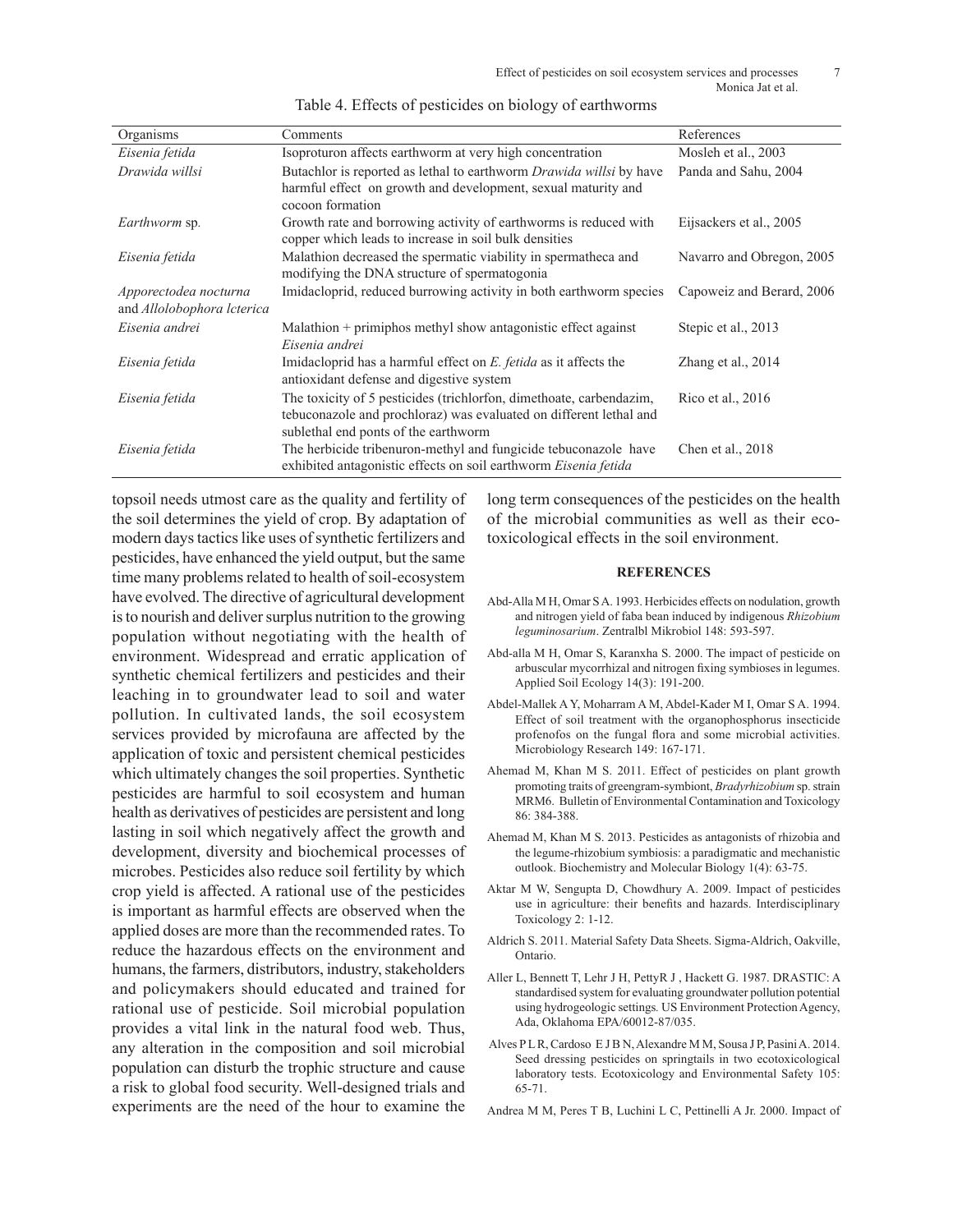longterm pesticide application on some soil biological parameters*.*  Journal of Environment Science Health Biology 35: 297-307.

- Araujo A S F, Monteiro R T R, Abarkeli R B. 2003. Effect of glyphosate on the microbial activity of two Brazilian soils. Chemosphere 52: 799-804.
- Arora A, Singh B, Sud D, Srivastava T, Arora C L. 2003. Inhibition of nitrification in soil by metal diethyldithiocarbamates*.* Journal of Environment Science 15: 607-610.
- Ayansina A D V, Oso B A. 2006. Effect of two commonly used herbicides on soil microflora at two different concentrations. African Journal of Biotechnology 5(2): 129-132.
- Bacmaga M, Kucharski J, Wyszkowska J. 2015. Microbial and enzymatic activity of soil contaminated with azoxystrobin. Environment Monitoring Assess 187: 615.
- Belotti E. 1998. Assessment of a soil quality criterion by means of a field survey. Applied Soil Ecology 10: 51-63.
- Bending G D, Rodrı´guez-Cruz M S, Lincoln S D. 2007. Fungicide impacts on microbial communities in soils with contrasting management histories. Chemosphere 69: 82-88.
- Brown M S, Bethlenfalvay G J. 1987. Glycine–Glomus–Rhizobium symbiosis. VI. Photosynthesis in nodulated mychorrhizal, or Nand P-fertilized soybean plants. Plant Physiology 85: 120-123.
- Caceres T P, He W, Megharaj M, Naidu R. 2009. Effect of insecticide fenamiphos on soil microbial activities in Australian and Ecuadorean soils. Journal of Environmental Science and Health Biology 44: 13-17.
- Capowiez Y, Berard A. 2006. Assessment of the effects of imidacloprid on the behavior of two earthworm species (*Aporrectodea nocturna* and *Allolobo phoraicterica*) using 2D terraria. Ecotoxicology and Environmental Safety 64: 198-206.
- Chakrabarti K, Chakraborty A, Chowdhury A. 2006. Degradation and effects of pesticides on soil microbiological parameters. International Journal of Agricultural Research 1: 240-258.
- Chen J, Saleem M, Wang C, Liang W, Zhang Q. 2018. Individual and combined efects of herbicide tribenuron-methyl and fungicide tebuconazole on soil earthworm *Eisenia fetida.* Scientific reports 8: 29-67.
- Chen S K, Edwards C A. 2001. A microcosm approach to assess the effects of fungicides on soil ecological processes and plant growth: Comparison of two soil types. Soil Biology and Biochemistry 33: 1981-1991.
- Coleman D C, Crossley D A, Hendrix P F. 2004. Fundamentals of soil ecology (second edition).
- Colores G M, Schmidt S K. 2005. Recovery of microbially mediated processes in soil augmented with a pentachlorophenol-mineralizing bacterium. Environment Toxicology Chemistry 24: 1912-1917.
- Culik M P, Zeppelinifilho D. 2003. Diversity and distribution of Collembola (Arthropoda: Hexapoda) of Brazil. Biodiversity and Conservation 12: 1119-1143.
- Cycon M, Piotrowska-Seget Z. 2007. Effect of selected pesticides on soil microflora involved in organic matter and nitrogen transformations: pot experiment. Polish Journal of Ecology 55(2): 2017-220.
- Di Ciocco C A, Caceres E R. 1997. Effect of fungicide captan on *Azospirillum brasilense* Cd in pure culture and associated with *Setariaitalica*. Review of Argentina Microbiology 29: 152-156.
- Durska G. 2004. Fungicide effect on nitrogenase activity in methylotrophic bacteria. Polish Journal of Microbiology 53: 155-158.
- Edvantoro B B, Naidu R, Megharaj M, Singleton I. 2003. Changes in microbial properties associated with long-term arsenic and DDT

contaminated soils at disused cattle dip sites*.* Ecotoxicology and Environmental Safety 55: 344-351.

- Edwards C. 2004. Earthworm ecology. CRC Press, Boca Raton FL 441.
- Eijsackers H, Beneke P, Maboeta M, Louw J P E, Reinecke A J. 2005. The implications of copper fungicide usage in vineyards for earthworm activity and resulting sustainable soil quality. Ecotoxicology and Environmental Safety 62: 99-111.
- El-Ghamry A M, Huang C Y, Xu J M. 2001. Combined effects of two sulfonylurea herbicides on soil microbial biomass and N-mineralization*.* Journal of Environment Science 13, 311-317.
- Endlweber K, Schadler M, Scheu S. 2005. Effects of foliar and soil insecticide applications on the collembolan community of an early set-aside arable field. Applied Soil Ecology 31: 136-146.
- Engelen B, Meinken K, Von Wintzingerode F, Heuer H, Malkomes H P, Backhaus H. 1998. Monitoring impacts of a pesticide treatment on bacterial soil communities by metabolic and genetic fingerprinting in addition to conventional testing procedures. Applied Environment Microbiology 64: 2814-2821.
- Estevez M A, Periago E P, Martınez-Carballo E, Simal-Gandara J, Mejuto J C, Garcia-rio L. 2007. Agriculture, Ecosystem and Environment 123 (2008): 247-260.
- FAOSTAT. 2017. Pesticides. Food and Agriculture Organization, Rome.
- Filimon M N, Voia S O, Popescu R, Dumitrescu G, Ciochina C P, Mituletu M, Vlad D C. 2015. The effect of some insecticides on soil microorganisms based on enzymatic and bacteriological analyses. Romanian Biotechnological Letters 20(3): 10439-47.
- Fox J E, StarcevicM, Kow K Y, Burow M E, Mclachlan J A. 2001. Nitrogen fixation: Endocrine disrupters and flavonoid signaling. Nature 413: 128-129.
- Frampton GK, van den Brink P J. 2007. Influence of cropping on the species composition of epigeic Collembola in arable fields. Pedobiologia 46: 328-337.
- Fravel D R, Deahl K L, Stommel J R. 2005. Compatibility of the biocontrol fungus Fusariumoxysporum strain CS-20 with selected fungicides. Biological Control 34: 165-169.
- Gallori E, Casalone E, Colella C M, Daly S, Polsinelli M. 1991. 1,8-Naphthalic anhydride antidote enhances the toxic effects of captan and thiram fungicides on *Azospirillum brasilense* cells. Res. Microbiology 142: 1005-1012.
- Ghosh A K, Bhattacharyya P, Pal R. 2004. Effect of arsenic contamination on microbial biomass and its activities in arsenic contaminated soils of Gangetic West Bengal, India. Environment International 30: 491-499.
- Groffman P M, Driscoll C T, Likens G E, Fahey T J, Holmes R T, Eagar C, Aber J D. 2004. Nor gloom of night: a new conceptual model for the Hubbard Brook Ecosystem Study. Bioscience 54: 139-148.
- Hanson G B, Klemedtsson L, Stenstrom J, Torstensson L. 1991. Testing the influence of chemicals on soil autotrophic ammonium oxidation. Environment Toxicology and Water Quality 6: 351-360.
- Hawtin G C. 2000. Genetic diversity and food security. The UNESCO Courier (May 2000). pp. 27-29.
- Hu S, Coleman D C, Hendrix P F, Beare M H. 1995. Biotic manipulation effects on soil carbohydrates and microbial biomass in a cultivated soil. Soil Biology and Biochemistry 27: 1127-1135.
- Hussain S, Siddique T, Saleem M, Arshad M, Khalid A. 2009. Impact of pesticides on soil microbial diversity, enzymes, and biochemical reactions. Advances in Agronomy 102, ISSN 0065-2113.
- Jansch S, Frampton G K, Rombke J, van den Brink P J, Scott Fordsmand J J. 2006. Effects of pesticides on soil invertebrates in model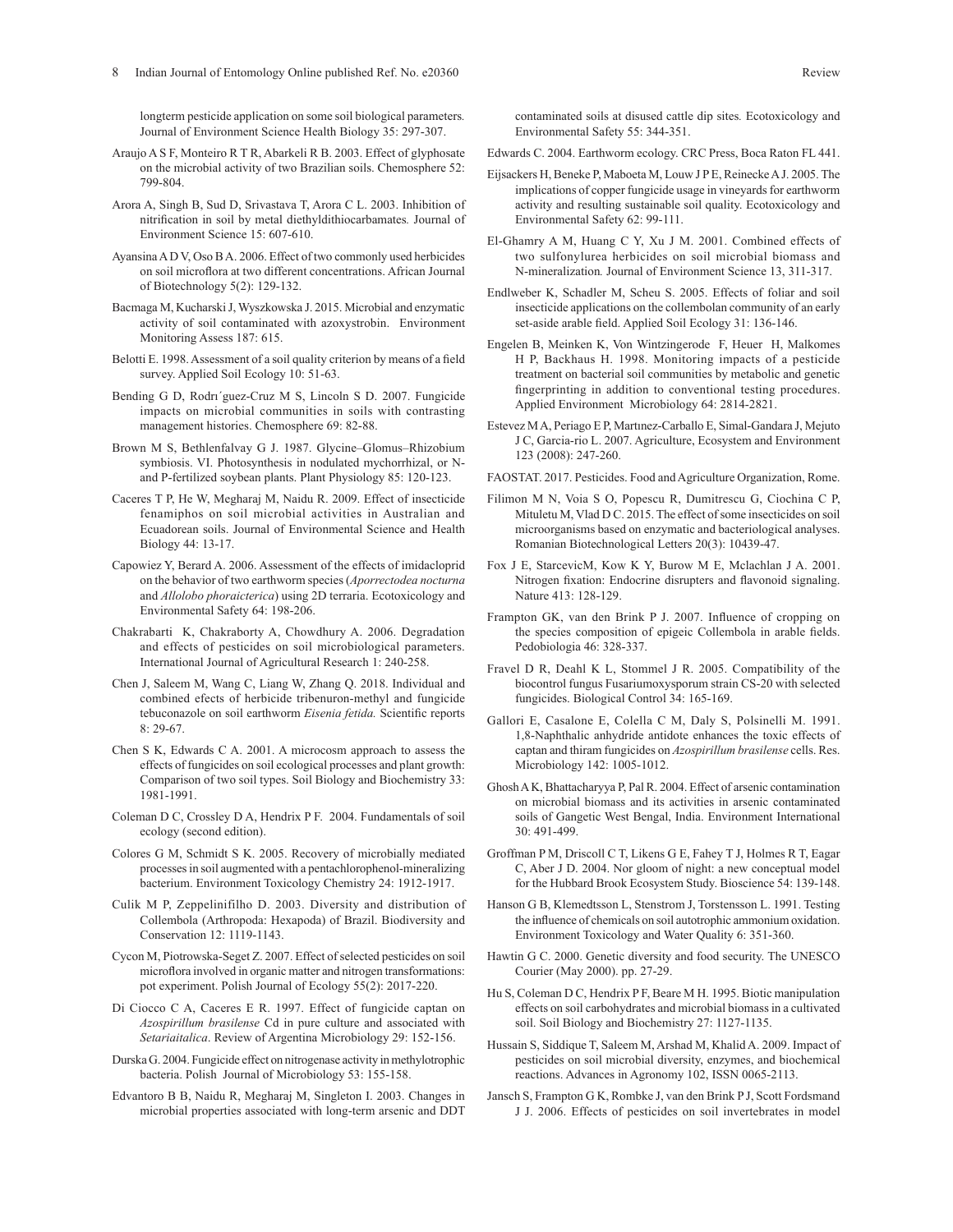ecosystem and field studies: a review and comparison with laboratory toxicity data. Environment Toxicology Chemistry 25: 2490-2501.

- Jyot G, Mandal K, Singh B. 2015. Effect of dehydrogenase, phosphatase and urease activity in cotton soil after applying thiamethoxam as seed treatment. Environment Monitoring Assessment 187: 298.
- Kalyanasundaram D, Kavitha S. 2012. Effect of butachlor on the microbial population of direct sown rice. World Academy of Science and Engineering Technology 69: 853-855.
- Kalyani S S, Sharma J, Dureja P, Singh S, Lata. 2010. Influence of endosulfan on microbial biomass and soil enzymatic activities of a tropical Alfisol. Bulletin of Environment Contamination Toxicology 84: 351-356.
- Khan M S, Zaidi A, Rizvi P Q. 2006. Biotoxic effects of herbicides on growth, nodulation, nitrogenase activity, and seed production in chickpeas*.* Communication of Soil Science Plant Analysis 37: 1783-1793.
- Krumback M, Conrad R. 1991. Metabolism of position labelled glucose in anoxic methanogenic paddy soil and lake sediment. FEMS Microbiology Ecology 85: 247-256.
- Lo C C. 2010. Effect of pesticides on soil microbial community. Journal of Environmental Science and Health Part B Pesticides Food Contaminants and Agricultural Wastes 45(5): 348-359.
- Losey J E, Vaughan M. 2006. The economic value of ecological services provided by insects. Bioscience 56 (4): 331-323.
- Martens D A, Bremner J M. 1993. Influence of herbicides on transformations of urea nitrogen in soil. Journal of Environment Science Health 28: 377-395.
- Mayanglambam T, Vig K, Singh D K. 2005. Quinalphos persistence and leaching under field conditions and effects of residues on dehydrogenase and alkaline phosphomonoesterases activities in soil. Bulletin of Environment Contamination Toxicology 75: 1067-1076.
- Megharaj M, Kantachote D, Singleton I, Naidu R. 2000. Effects of long-term contamination of DDT on soil microflora with special reference to soil algae and algal transformation of DDT. Environmental Pollution 109: 35-42.
- Menge J A. 1982. Effect of soil fumigants and fungicides on vesicular– arbuscular fungi. Phytopathology 72: 1125-1132.
- Menon P, Gopal M, Parsad R. 2004. Influence of two insecticides, chlorpyrifos and quinalphos, on arginine ammonification and mineralizable nitrogen in two tropical soil types. Journal of Agricultural Food Chemistry 52: 7370-7376.
- Merrington G, Rogers S L, Zwieten L V. 2002. The potential impact of long-term copper fungicide usage on soil microbial biomass and microbial activity in an avocado orchard. Australian Journal of Soil Research 40: 749-759.
- Min H, Ye Y F, Chen Z Y, Wu W X, Yufeng D. 2001. Effects of butachlor on microbial populations and enzymes activities in paddy soil*.*  Journal of Environment Science Health 36: 581-595.
- Monkiedje A, Spiteller M. 2002. Effects of the phenylamide fungicides, mefenoxam and metalaxyl, on the biological properties of sandy loam and sandy clay soils. Biology of Fertile Soils 35: 393-398.
- Mosleh Y Y, Paris-Palacios S, Couderchet M, Vernet G. 2003. Effects of the herbicide isoproturon on survival, growth rate, and protein content of mature earthworms (*Lumbricus terrestris* L.) and its fate in the soil. Applied Soil Ecology 23: 69-77.
- Murthy N B K, Kale S P, Raghu K.1991. Mineralization of 14C-labelled rice straw in aerobic and anaerobic clay soils as influenced by insecticide treatment. Soil Biology and Biochemistry 23: 857-859.
- National Research Council 1993. Ground water vulnerability assessment: Contamination potential under conditions of uncertainty. National Academy Press, Washington, DC.
- Navarro O E, Obregon E B. 2005. Effect of malathion on the male reproductive organs of earthworms, *Eisenia foetida.* Asian Journal of Andrology 7(1): 97-101.
- Niewiadomska A. 2004. Effect of carbendazim, imazetapyr and thiram on nitrogenase activity, the number of microorganisms in soil and yield of red clover (*Trifolium pretense* L). Pollution Journal of Environment Studies 13: 403-410.
- Nowak A, Nowak J, Klodka D, Pryzbulewska K, Telesinski A, Szopa E. 2004. Changes in the microflora and biological activity of the soil during the degradation of isoproturon. Journal of Plant Disease Protection 19: 1003-1016.
- Nweke C O, Ntinugwa C, Obah I F, Ike S C, Eme G E, Opara E C, Okolo J C, Nwanyanwu, C E. 2007. In vitro effects of metals and pesticides on dehydrogenase activity in microbial community of cowpea (*Vigna unguiculata*) rhizoplane. African Journal of Biotechnology 6: 290-295.
- Omar S A, Abdel-Sater M. A. 2001. Microbial populations and enzyme activities in soil treated with pesticides. Water Air Soil Pollution 127: 49-63.
- Panda S, Sahu S K. 2004. Recovery of acetylcholine esterase activity of Drawidawillsi (Oligochaeta) following application of three pesticides to soil. Chemosphere 55: 283-290.
- Qian H, Hu B, Wang Z, Xu X, Hong T. 2007. Effects of validamycin on some enzymatic activities in soil. Environment Monitoring Assessment 125: 1-8.
- Ramudu A C, Jaffer Mohiddin G, Srinivasulu M, Madakka M, Rangaswamy V. 2011. Impact of fungicides chlorothalonil and propiconazole on microbial activities in groundnut (*Arachis hypogaea* L.) Soils. ISRN Microbiology doi:10.5402/2011/623 404.
- Rico A, Sabater C, Castillo M A. 2016. Lethal and sub-lethal effects of five pesticides used in rice farming on the earthworm *Eiseniafetida*. Ecotoxicology and Environmental Safety 127: 222-229.
- Romero E, Fernandez-Bayo J, Diaz J M C, Nogales R. 2010. Enzyme activities and diuron persistence in soil amended with vermicompost derived from spent grape marc and treated with urea. Applied Soil Ecology 44: 198-204.
- Seghers D, Verthe K, Reheul D, Bulcke R, Siciliano S D, Verstraete W, Top E M. 2003. Effect of long-term herbicide applications on the bacterial community structure and function in an agricultural soil. FEMS Microbiology Ecology 46: 139-146.
- Singh G, Wright D. 1999. Effect of herbicides on nodulation, symbiotic nitrogen fixation, growth and yield of pea (*Pisum sativum*). Journal of Agricultural Science 133: 21-30.
- Sreenivasa M N, Bagyaraj D J. 1989. Use of pesticides for mass production of vesicular–arbuscular mychorrhizal inoculum. Plant and Soil 119: 127-132.
- Stepic S, Hackenberger B K, Velki M, Loncari Z, Hackenberger D K. 2013. Effects of individual and binary-combined commercial insecticides endosulfan, temephos, malathion and pirimiphosmethyl on biomarker responses in earthworm *Eisenia andrei*. Environmental Toxicology and Pharmacology 36: 715-723.
- Strandberg M, Scott-Fordsmand J J. 2004. Effects of pendimethalin at lower trophic levels- a review. Ecotoxicology and Environmental Safety. 57: 190-201.
- Subash S P, Chand P, Pavithra S, Balaji S J, Pal S. 2017. Pesticide use in Indian agriculture: Trends, market structure and policy issues. Policy brief Technical Report, ICAR-NIAEPR, New Delhi.